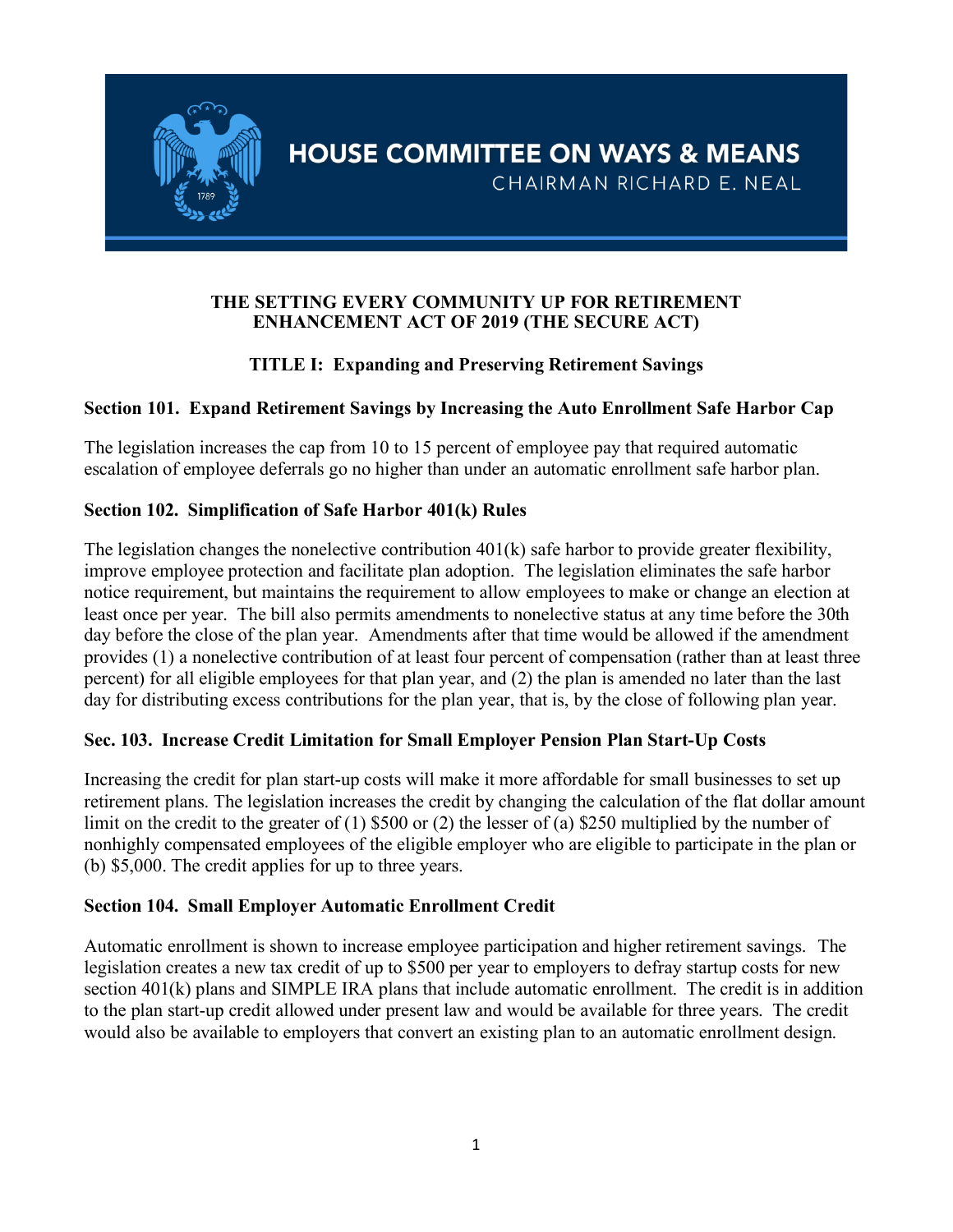## **Section 105. Treat Certain Taxable Non-Tuition Fellowship and Stipend Payments as Compensation for IRA Purposes**

Stipends and non-tuition fellowship payments received by graduate and postdoctoral students are not treated as compensation and cannot be used as the basis for IRA contributions. The legislation removes this obstacle to retirement savings by taking such amounts that are includible in income into account for IRA contribution purposes. The change will enable these students to begin saving for retirement and accumulate tax-favored retirement savings.

#### **Section 106. Repeal of Maximum Age for Traditional IRA Contributions**

The legislation repeals the prohibition on contributions to a traditional IRA by an individual who has attained age 70½. As Americans live longer, an increasing number continue employment beyond traditional retirement age.

#### **Section 107. Qualified Employer Plans Prohibited from Making Loans through Credit Cards and Other Similar Arrangements**

The legislation prohibits the distribution of plan loans through credit cards or similar arrangements. The change will ensure that plan loans are not used for routine or small purchases, thereby preserving retirement savings.

#### **Section 108. Portability of Lifetime Income Options**

The legislation permits qualified defined contribution plans, section 403(b) plans, or governmental section 457(b) plans to make a direct trustee-to-trustee transfer to another employer-sponsored retirement plan or IRA of lifetime income investments or distributions of a lifetime income investment in the form of a qualified plan distribution annuity, if a lifetime income investment is no longer authorized to be held as an investment option under the plan. The change will permit participants to preserve their lifetime income investments and avoid surrender charges and fees.

#### **Section 109. Treatment of Custodial Accounts on Termination of Section 403(b) Plans**

Under the provision, not later than six months after the date of enactment, Treasury will issue guidance under which if an employer terminates a 403(b) custodial account, the distribution needed to effectuate the plan termination may be the distribution of an individual custodial account in kind to a participant or beneficiary. The individual custodial account will be maintained on a tax-deferred basis as a 403(b) custodial account until paid out, subject to the 403(b) rules in effect at the time that the individual custodial account is distributed. The Treasury guidance shall be retroactively effective for taxable years beginning after December 31, 2008.

#### **Section 110. Clarification of Retirement Income Account Rules Relating to Church-Controlled Organizations**

The legislation clarifies individuals that may be covered by plans maintained by church controlled organizations. Covered individuals include duly ordained, commissioned, or licensed ministers, regardless of the source of compensation; employees of a tax-exempt organization, controlled by or associated with a church or a convention or association of churches; and certain employees after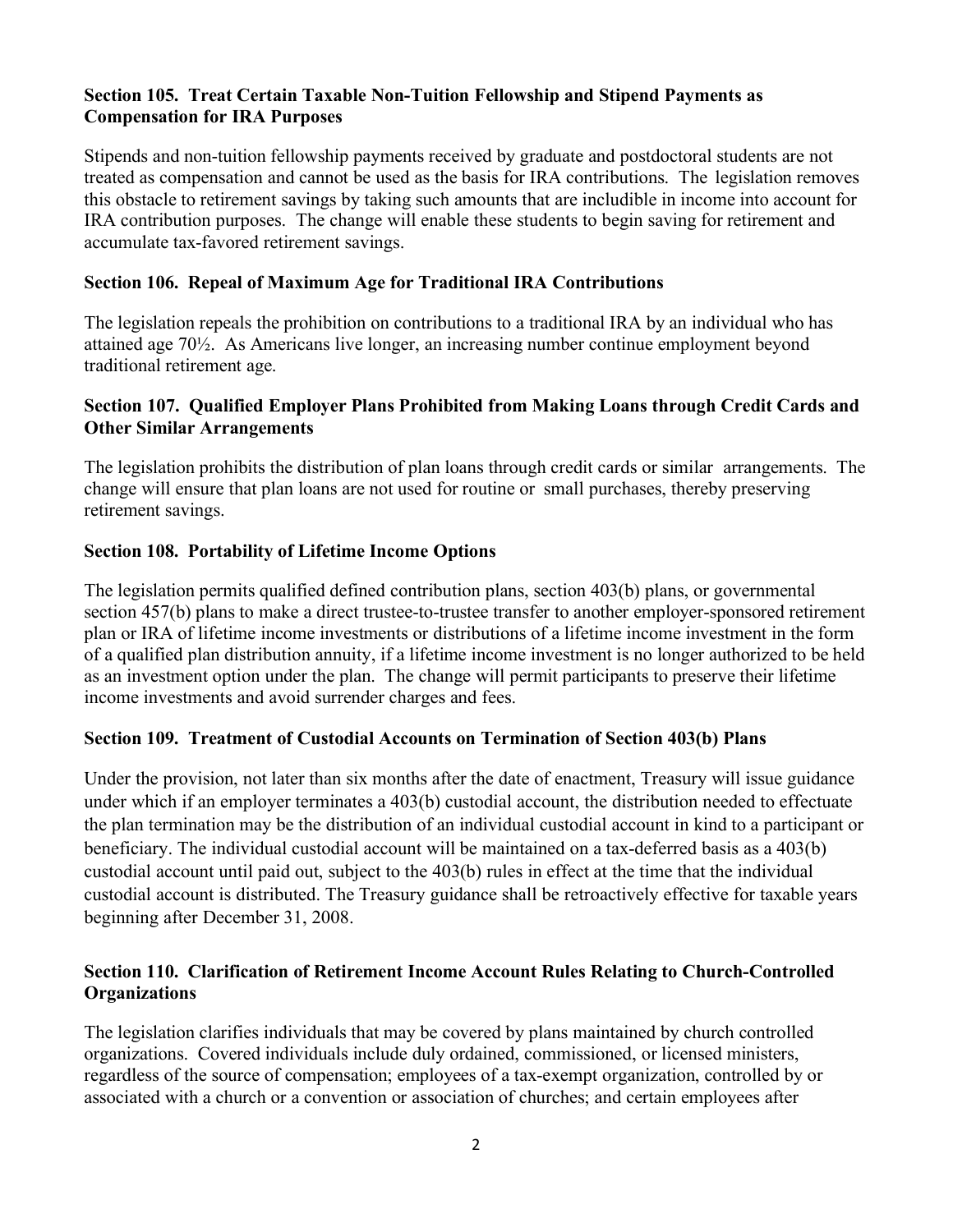separation from service with a church, a convention or association of churches, or an organization described above.

# **Section 111. Allowing Long-term Part-time Workers to Participate in 401(k) Plans**

Under current law, employers generally may exclude part-time employees (employees who work less than 1,000 hours per year) when providing a defined contribution plan to their employees. As women are more likely than men to work part-time, these rules can be quite harmful for women in preparing for retirement. Except in the case of collectively bargained plans, the bill will require employers maintaining a 401(k) plan to have a dual eligibility requirement under which an employee must complete either a one year of service requirement (with the 1,000-hour rule) or three consecutive years of service where the employee completes at least 500 hours of service. In the case of employees who are eligible solely by reason of the latter new rule, the employer may elect to exclude such employees from testing under the nondiscrimination and coverage rules, and from the application of the top-heavy rules.

# **Section 112. Penalty-free Withdrawals from Retirement Plans for Individuals in Case of Birth or Adoption**

The legislation provides for penalty-free withdrawals from retirement plans for any "qualified birth or adoption distributions."

# **Section 113. Increase in Age for Required Beginning Date for Mandatory Distributions**

Under current law, participants are generally required to begin taking distributions from their retirement plan at age 70 ½. The policy behind this rule is to ensure that individuals spend their retirement savings during their lifetime and not use their retirement plans for estate planning purposes to transfer wealth to beneficiaries. However, the age 70 ½ was first applied in the retirement plan context in the early 1960s and has never been adjusted to take into account increases in life expectancy. The bill increases the required minimum distribution age from 70 ½ to 72.

# **Section 114. Community Newspapers Pension Funding Relief**

Community newspapers are generally family-owned, non-publicly traded, independent newspapers. This provision provides pension funding relief for community newspaper plan sponsors by increasing the interest rate to calculate those funding obligations to 8%. Additionally, this bill provides for a longer amortization period of 30 years from 7 years. These two changes would reduce the annual amount struggling community newspaper employers would be required to contribute to their pension plan.

# **Section 115. Treating Excluded Difficulty of Care Payments as Compensation for Determining Retirement Contribution Limitations**

Many home healthcare workers do not have a taxable income because their only compensation comes from "difficulty of care" payments exempt from taxation under Code section 131. Because such workers do not have taxable income, they cannot save for retirement in a defined contribution plan or IRA. This provision would allow home healthcare workers to contribute to a plan or IRA by amending Code sections 415(c) and 408(o) to provide that tax exempt difficulty of care payments are treated as compensation for purposes of calculating the contribution limits to defined contribution plans and IRAs.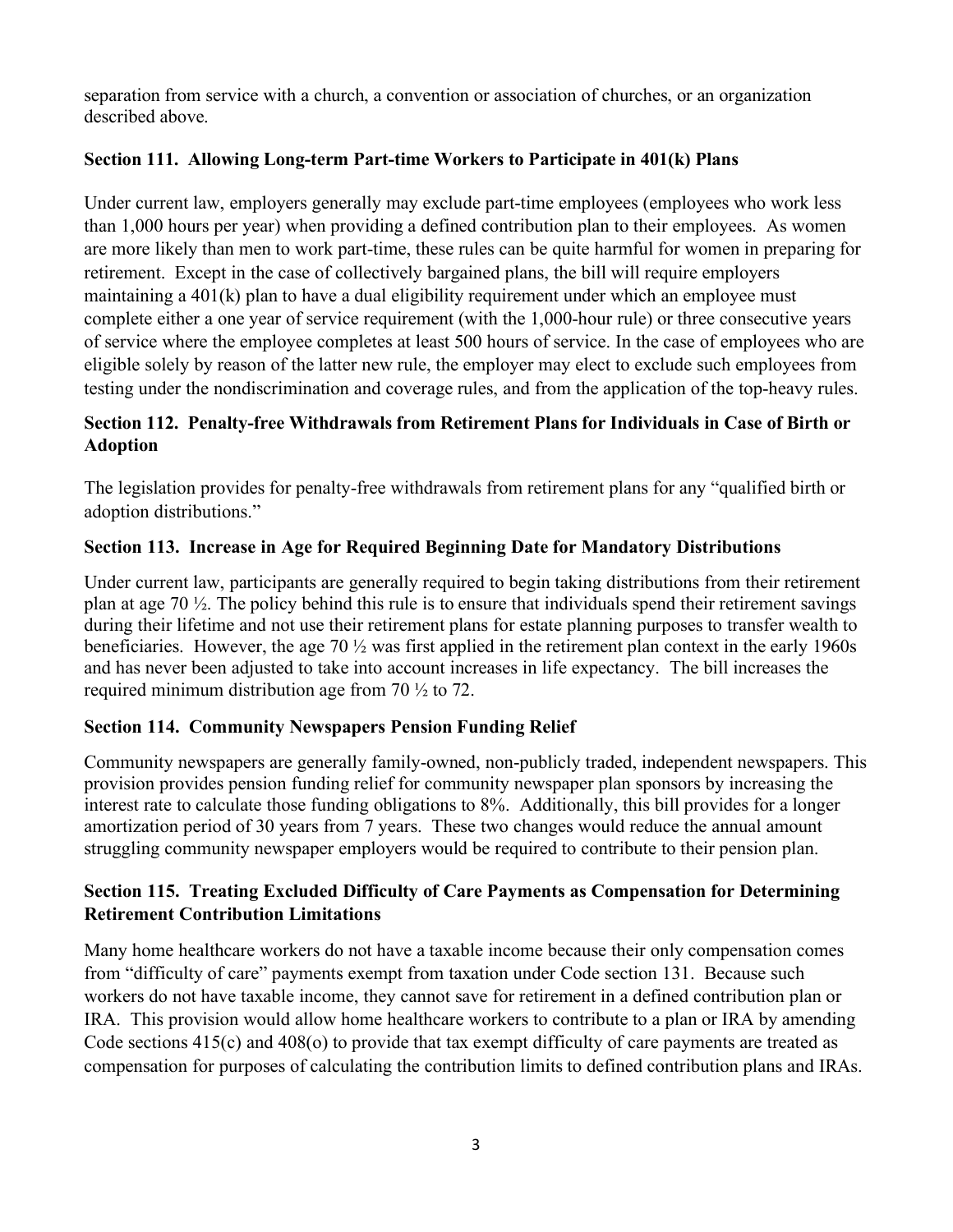## **TITLE II: Administrative Improvements**

## **Section 201. Plans Adopted by Filing Due Date for Year May Be Treated as in Effect as of Close of Year**

The legislation permits businesses to treat qualified retirement plans adopted before the due date (including extensions) of the tax return for the taxable year to treat the plan as having been adopted as of the last day of the taxable year. The additional time to establish a plan provides flexibility for employers that are considering adopting a plan and the opportunity for employees to receive contributions for that earlier year and begin to accumulate retirement savings.

#### **Section 202. Combined Annual Reports for Group of Plan**

The legislation directs the IRS and DOL to effectuate the filing of a consolidated Form 5500 for similar plans. Plans eligible for consolidated filing must be defined contribution plans, with the same trustee, the same named fiduciary (or named fiduciaries) under ERISA, and the same administrator, using the same plan year, and providing the same investments or investment options to participants and beneficiaries. The change will reduce aggregate administrative costs, making it easier for small employers to sponsor a retirement plan and thus improving retirement savings.

#### **Section 203. Disclosure Regarding Lifetime Income**

The legislation requires benefit statements provided to defined contribution plan participants to include a lifetime income disclosure at least once during any 12-month period. The disclosure would illustrate the monthly payments the participant would receive if the total account balance were used to provide lifetime income streams, including a qualified joint and survivor annuity for the participant and the participant's surviving spouse and a single life annuity. The Secretary of Labor is directed to develop a model disclosure. Disclosure in terms of monthly payments will provide useful information to plan participants in correlating the funds in their defined contribution plan to lifetime income. Plan fiduciaries, plan sponsors, or other persons will have no liability under ERISA solely by reason of the provision of lifetime income stream equivalents that are derived in accordance with the assumptions and guidance under the provision and that include the explanations contained in the model disclosure.

#### **Section 204. Fiduciary Safe Harbor for Selection of Lifetime Income Provider**

The legislation provides certainty for plan sponsors in the selection of lifetime income providers, a fiduciary act under ERISA. Under the bill, fiduciaries are afforded an optional safe harbor to satisfy the prudence requirement with respect to the selection of insurers for a guaranteed retirement income contract and are protected from liability for any losses that may result to the participant or beneficiary due to an insurer's inability in the future to satisfy its financial obligations under the terms of the contract. Removing ambiguity about the applicable fiduciary standard eliminates a roadblock to offering lifetime income benefit options under a defined contribution plan.

## **Section 205. Modification of Nondiscrimination Rules to Protect Older, Longer Service Participation**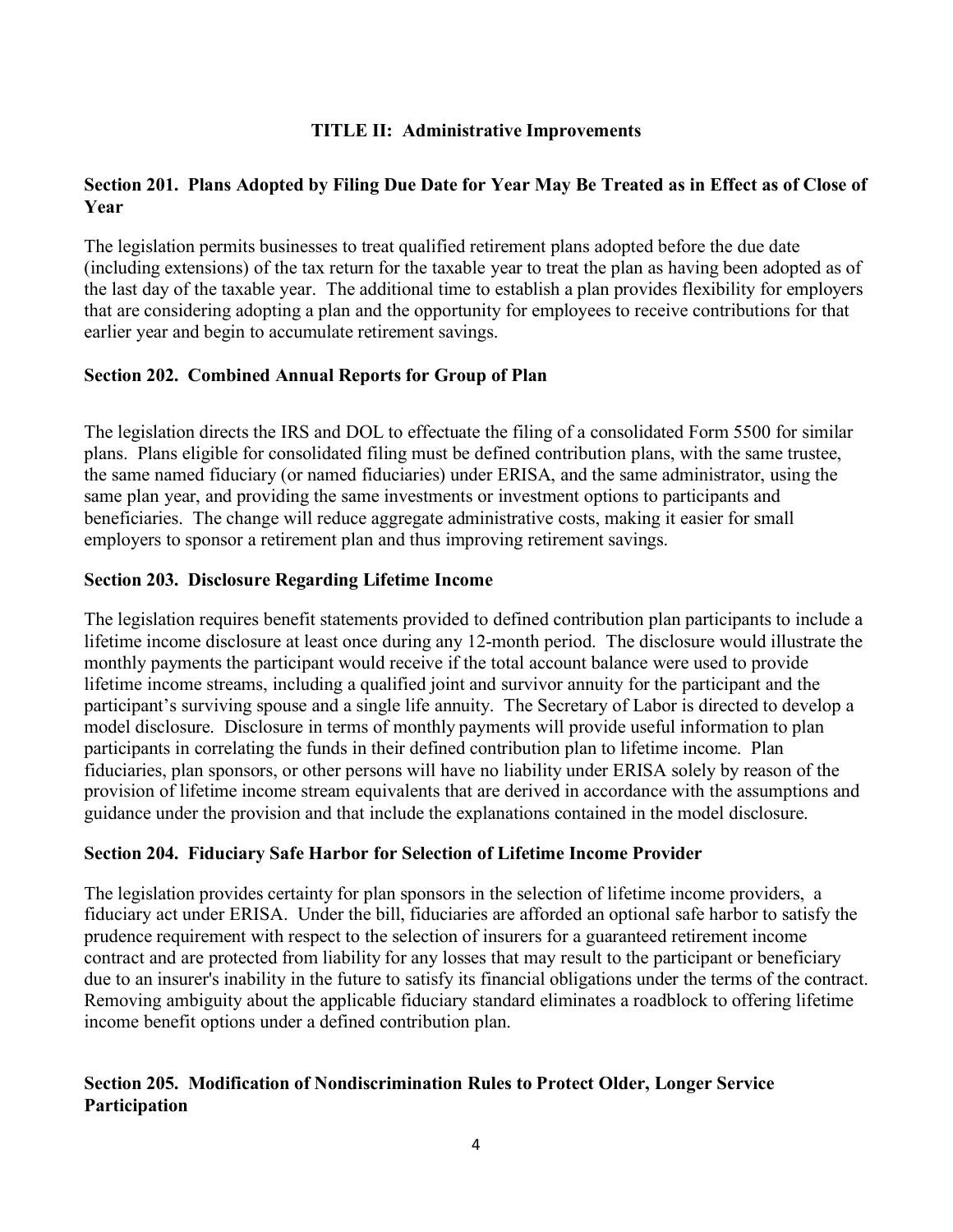The legislation modifies the nondiscrimination rules with respect to closed plans to permit existing participants to continue to accrue benefits. The modification will protect the benefits for older, longerservice employees as they near retirement.

## **TITLE III: Other Benefits**

## **Section 301. Benefits for Volunteer Firefighters and Emergency Medical Responders**

The legislation reinstates for one year the exclusions for qualified State or local tax benefits and qualified reimbursement payments provided to members of qualified volunteer emergency response organizations and increases the exclusion for qualified reimbursement payments to \$50 for each month during which a volunteer performs services.

#### **Section 302. Expansion of Section 529 Plans**

The legislation expands 529 education savings accounts to cover costs associated with registered apprenticeships; homeschooling; up to \$10,000 of qualified student loan repayments (including those for siblings); and private elementary, secondary, or religious schools.

## **TITLE IV: Revenue Provisions**

## **Section 401. Modifications to Required Minimum Distribution Rules**

The legislation modifies the required minimum distribution rules with respect to defined contribution plan and IRA balances upon the death of the account owner. Under the legislation, distributions to individuals other than the surviving spouse of the employee (or IRA owner), disabled or chronically ill individuals, individuals who are not more than 10 years younger than the employee (or IRA owner), or child of the employee (or IRA owner) who has not reached the age of majority are generally required to be distributed by the end of the tenth calendar year following the year of the employee or IRA owner's death.

## **Section 402. Increase in Penalty for Failure to File**

The legislation increases the failure to file penalty to the lesser of \$400 or 100 percent of the amount of the tax due. Increasing the penalties will encourage the filing of timely and accurate returns which, in turn, will improve overall tax administration.

## **Section 403. Increased Penalties for Failure to File Retirement Plan Returns**

The legislation modifies the failure to file penalties for retirement plan returns. The Form 5500 penalty would be modified to \$105 per day, not to exceed \$50,000. Failure to file a registration statement would incur a penalty of \$2 per participant per day, not to exceed \$10,000. Failure to file a required notification of change would result in a penalty of \$2 per day, not to exceed \$5,000 for any failure. Failure to provide a required withholding notice results in a penalty of \$100 for each failure, not to exceed \$50,000 for all failures during any calendar year. Increasing the penalties will encourage the filing of timely and accurate information returns and statements and the provision of required notices, which, in turn, will improve overall tax administration.